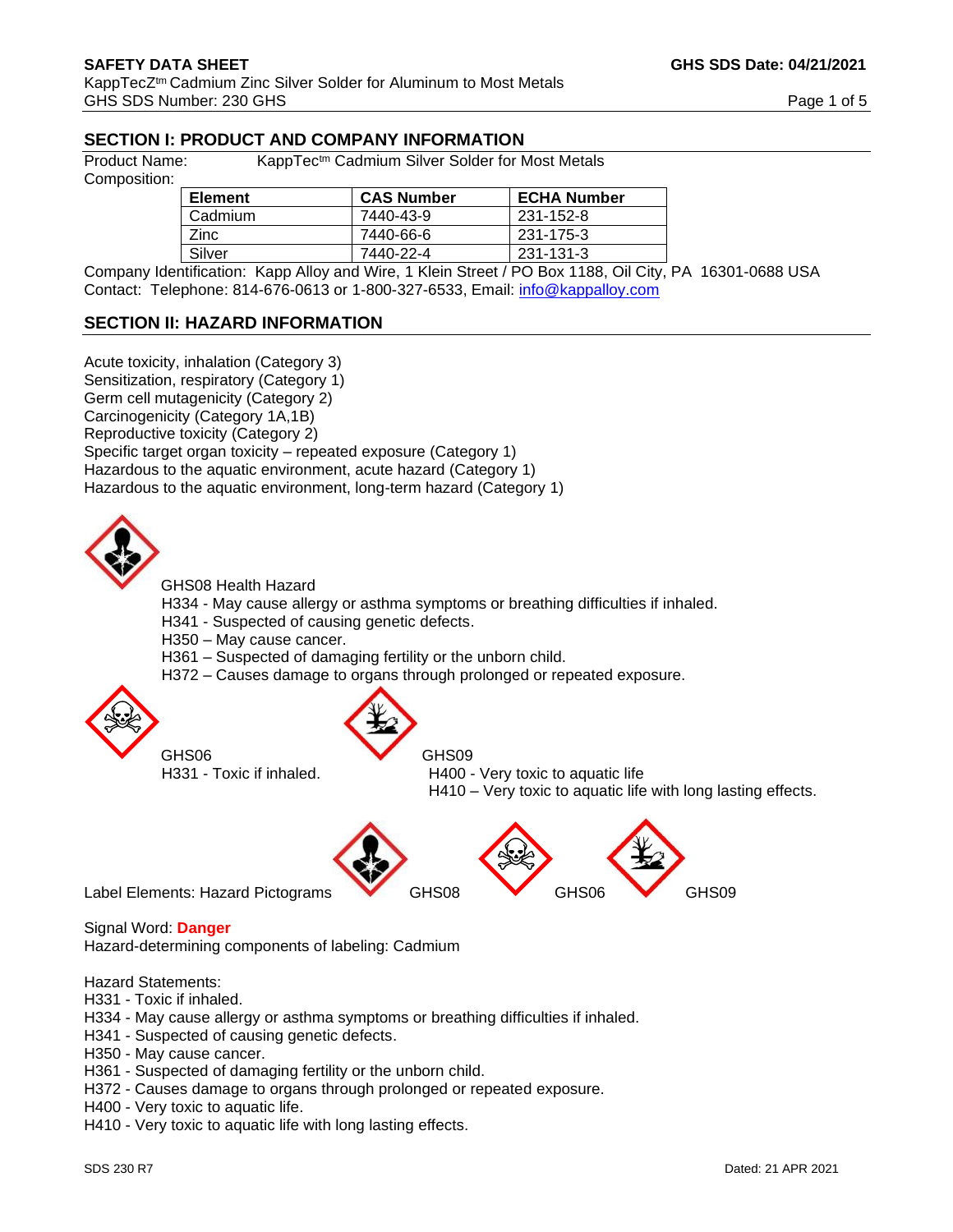Precautionary Statements:

P201 - Obtain special instructions before use

- P202 Do not handle until all safety precautions have been read and understood
- P261 Avoid breathing dust/fumes/gas/mist/vapors/spray.
- P263 Avoid contact during pregnancy/while nursing.
- P264 Wash thoroughly after handling.
- P270 Do not eat, drink or smoke when using this product.
- P271 Use only outdoors or in a well-ventilated area.
- P273 Avoid release to the environment
- P280 Wear protective gloves, protective clothing, eye protection, face protection
- P301+P330+P331 IF SWALLOWED: Rinse mouth. Do NOT induce vomiting
- P303+P361+P353 IF ON SKIN (or hair): Remove/Take off immediately all contaminated clothing. Wash
- +P302+P352 thoroughly with soap and water to remove any residue. If a rash develops, call a physician. P305+P351+P338 – IF IN EYES: Flush with water for at least 15 minutes to remove irritant. Remove contact
- lenses, if present and easy to do. Continue rinsing. Consult a physician.
- P304+P340 IF INHALED: Remove person to fresh air and keep comfortable for breathing.
- P311 Call a POISON CENTER/ doctor/health care facility. Inform them of composition Section III. P321 - Specific treatment included on this SDS in Section IV.
- P342+311 If experiencing respiratory symptoms: Call a POISON CENTER/doctor/health care facility.
- P308+P313 IF exposed or concerned: Get medical advice/attention
- P310 Immediately call a POISON CENTER/doctor
- P314 Get medical advice/attention if you feel unwell.
- P363 Wash contaminated clothing before reuse
- P391 Collect spillage.
- P403+233 Store in a well-ventilated place. Keep container tightly closed.
- P405 Store locked up.
- P501 Dispose of contents/container in accordance with local/regional/national/international regulations.

#### **SECTION III: COMPOSITION / INGREDIENTS**

\*(Hazardous components 1% or greater; Carcinogens 0.1% or greater)

| <b>Component</b>                                                                                                  | <b>CAS</b><br><b>Number</b> | <b>OSHA PEL</b>                   | <b>ACGIH TLV</b>                  | <b>Density</b><br>lbs/in ${}^{3}$ & g/cm ${}^{3}$ | %<br>(optional) |
|-------------------------------------------------------------------------------------------------------------------|-----------------------------|-----------------------------------|-----------------------------------|---------------------------------------------------|-----------------|
|                                                                                                                   |                             | .2 mg/m <sup>3</sup> dust /       |                                   |                                                   |                 |
| Cadmium (Cd)                                                                                                      | 7440-43-9                   | .1 mg/m <sup>3</sup> fume         | .05 mg/m <sup>3</sup> (Dust&Fume) | .312 or 8.636                                     | 78              |
| Zinc(Zn)                                                                                                          | 7440-66-6                   | 5 mg/m $3$                        | 5 mg/ $m3$                        | .257                                              | 17              |
| Silver (Ag)                                                                                                       | 7440-22-4                   | .01 mg/m <sup>3</sup> (Dust&Fume) | .01 mg/m <sup>3</sup> (Dust&Fume) | .3787 or 10.482                                   |                 |
| $NATE - N2$ Applicable Information found<br>$N_A = N_A + \Lambda_{\text{pol}}$ $N_B = N_B + \Lambda_{\text{pol}}$ |                             |                                   |                                   |                                                   |                 |

 $NA = Not$  Applicable  $NE = Not$  Established  $NAIF = No$  Applicable Information found

## **SECTION IV: FIRST AID MEASURES**

**Ingestion:** NEVER give anything by mouth if victim is rapidly losing consciousness, or is unconscious or convulsing. Have victim rinse mouth thoroughly with water. DO NOT INDUCE VOMITING. Have victim drink 2-8 oz. (60-240ml) of water. If vomiting occurs naturally, have victim rise mouth with water again. Immediately obtain medical attention and bring a copy of this SDS.

**Skin Contact:** *Dust:* Remove contaminated clothing, shoes and leather goods (e.g. watchbands, belts). Wash gently and thoroughly with lukewarm gently flowing water and non-abrasive soap for 5 minutes. If irritation persists, repeat flushing. Obtain medical advice. Completely decontaminate clothing, shoes and leather goods before reuse or else discard. *Molten Metal:* Flush contact area to solidify and cool, but do not attempt to remove encrusted material or clothing. Cover burns and seek medical attention immediately.

**Inhalation:** Remove source of contamination or move victim from exposure area to fresh air immediately. If breathing is difficult, trained personnel should administer medical oxygen. DO NOT allow victim to move around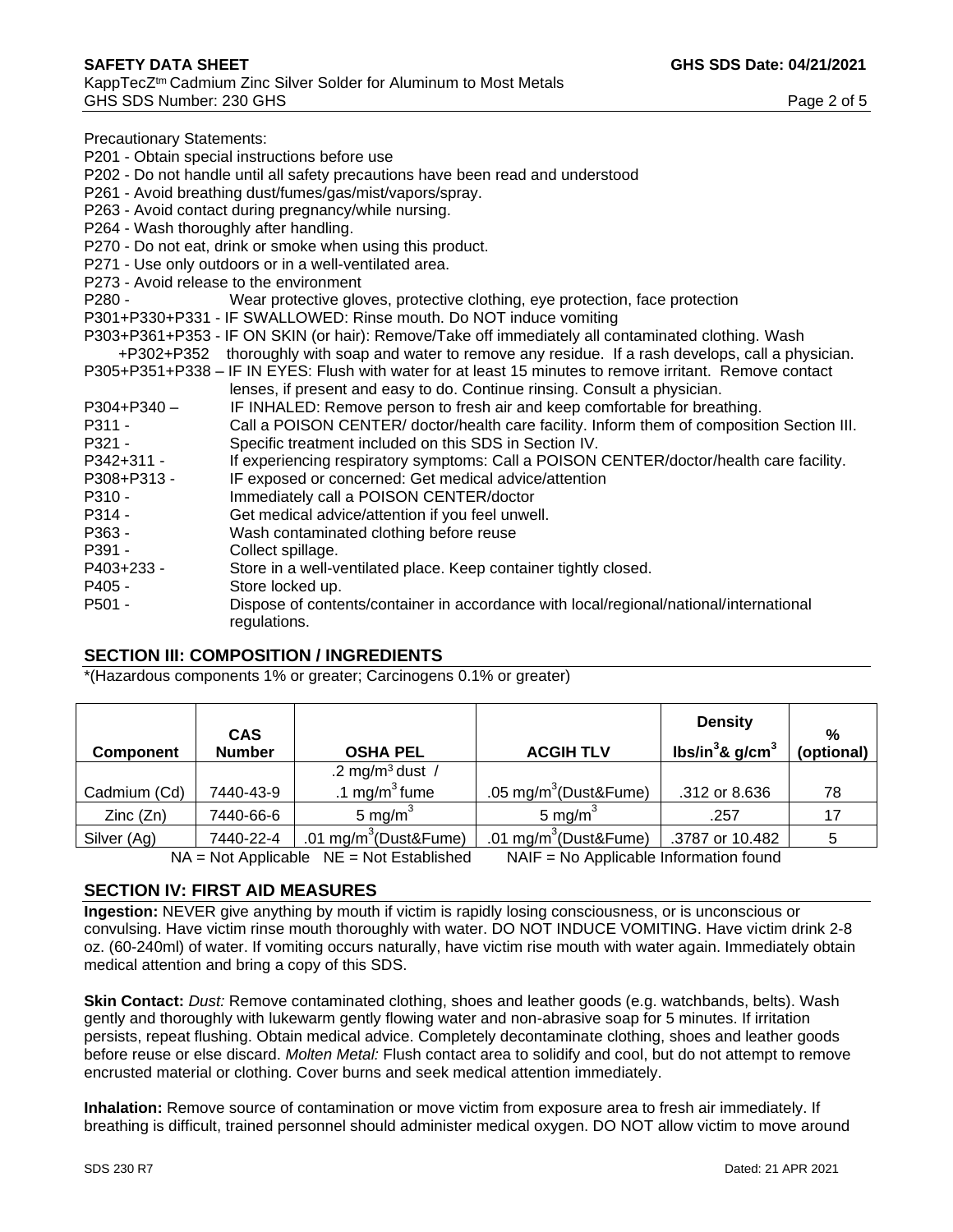KappTecZtm Cadmium Zinc Silver Solder for Aluminum to Most Metals GHS SDS Number: 230 GHS Page 3 of 5

unnecessarily. Treat pulmonary edema as a priority, even if no symptoms (i.e. wheezing, coughing, shortness of breath, tec.) are apparent. Symptoms of pulmonary edema can be delayed up to 48 hours after exposure. Quickly transport victim to an emergency care facility.

**Eye Contact:** Do not allow victim to rub eye(s). Rinse cautiously with water for several minutes. Remove contact lenses, if present and easy to do. Continue rinsing, while holding eyelid(s) open. If irritation persists, immediately obtain medical attention. DO NOT attempt to manually remove anything stuck to the eye. Immediately call a POISON CENTER or doctor/physician.

## **SECTION V: FIRE FIGHTING MEASURES**

| Flash point & Methods Used: | N/A<br>Auto Ignition Temperature:             | N/A |
|-----------------------------|-----------------------------------------------|-----|
| <b>Flammability Limits:</b> | (in air, % by volume) LEL: N/A and UEL: N/A   |     |
| Extinguisher Media:         | CO <sub>2</sub> or dry chemical extinguisher. |     |
|                             |                                               |     |

#### DO NOT USE WATER ON MOLTEN METAL: LARGE FIRES MAY BE FLOODED WITH WATER FROM A DISTANCE

| <b>Special Fire Fighting Procedures</b> | Use NIOSH/MSHA -approved self-contained breathing apparatus and full<br>protective clothing if involved in fire. |  |
|-----------------------------------------|------------------------------------------------------------------------------------------------------------------|--|
| Unusual Fire and Explosion Hazards      | Finely divided dust may form explosive mixture with air.                                                         |  |

NEVER DROP WATER OR LIQUIDS INTO MOLTEN SOLDER.

**\*Alloys which contain Cadmium should never be heated to extremes beyond melting range.** 

# **SECTION VI: ACCIDENTAL RELEASE MEASURES**

Steps to be taken if material is spilled or released:

- Solder is solid / recyclable
- Vacuuming is recommended for accumulated metal dust from saw/grind operations.

## **SECTION VII: HANDLING AND STORAGE**

Precautions to be taken in handling and storage:

- Dry storage; ambient temperature
- Other Precaution / Special Handling:
	- Wet or moist ingot(s) WILL present an explosion hazard when submerged in molten solder. **\*AVOID FIRE/EXPLOSION RISKS. Always preheat ingot before charging into furnace.**

# **SECTION VIII: EXPOSURE CONTROLS / PERSONAL PROTECTION**



|                              | Respiratory Protection: An authority approved or compliant marked air-purifying respirator with a fume/dust<br>chemical cartridge is recommended under certain circumstances where airborne<br>concentrations are expected to be elevated or if in powder form. Avoid inhalation of                                                                        |
|------------------------------|------------------------------------------------------------------------------------------------------------------------------------------------------------------------------------------------------------------------------------------------------------------------------------------------------------------------------------------------------------|
|                              | dust/fumes/vapors. Additional respiratory protection maybe required based on the work<br>conditions.                                                                                                                                                                                                                                                       |
| Eye Protection:              | Approved safety glasses/welding goggles, appropriate to your procedure, should be worn.                                                                                                                                                                                                                                                                    |
| Ventilation:                 | Local Exhaust: YES; Mechanical: YES Special: Conform to your regulatory statutes.                                                                                                                                                                                                                                                                          |
| <b>Engineering Controls:</b> | Exhaust ventilation is required to control any air contaminants containing Cadmium. Control<br>concentration of all components so that their permissible exposure limits are not exceeded.                                                                                                                                                                 |
| Skin:                        | Gloves-leather or impervious (vinyl) type. Heat resistant gloves if handling hot metal.<br>Safety type boots. Personal protective equipment is recommended when working with<br>molten metal to avoid burns.                                                                                                                                               |
|                              | Work/Hygienic Practices: Maintain good housekeeping. Clean up spills immediately. Good personal hygiene is<br>essential. Avoid eating, smoking or drinking in the work area. Wash hands thoroughly<br>with soap and water immediately upon leaving the work area. Follow standard Cadmium<br>work practices as established under governmental regulations. |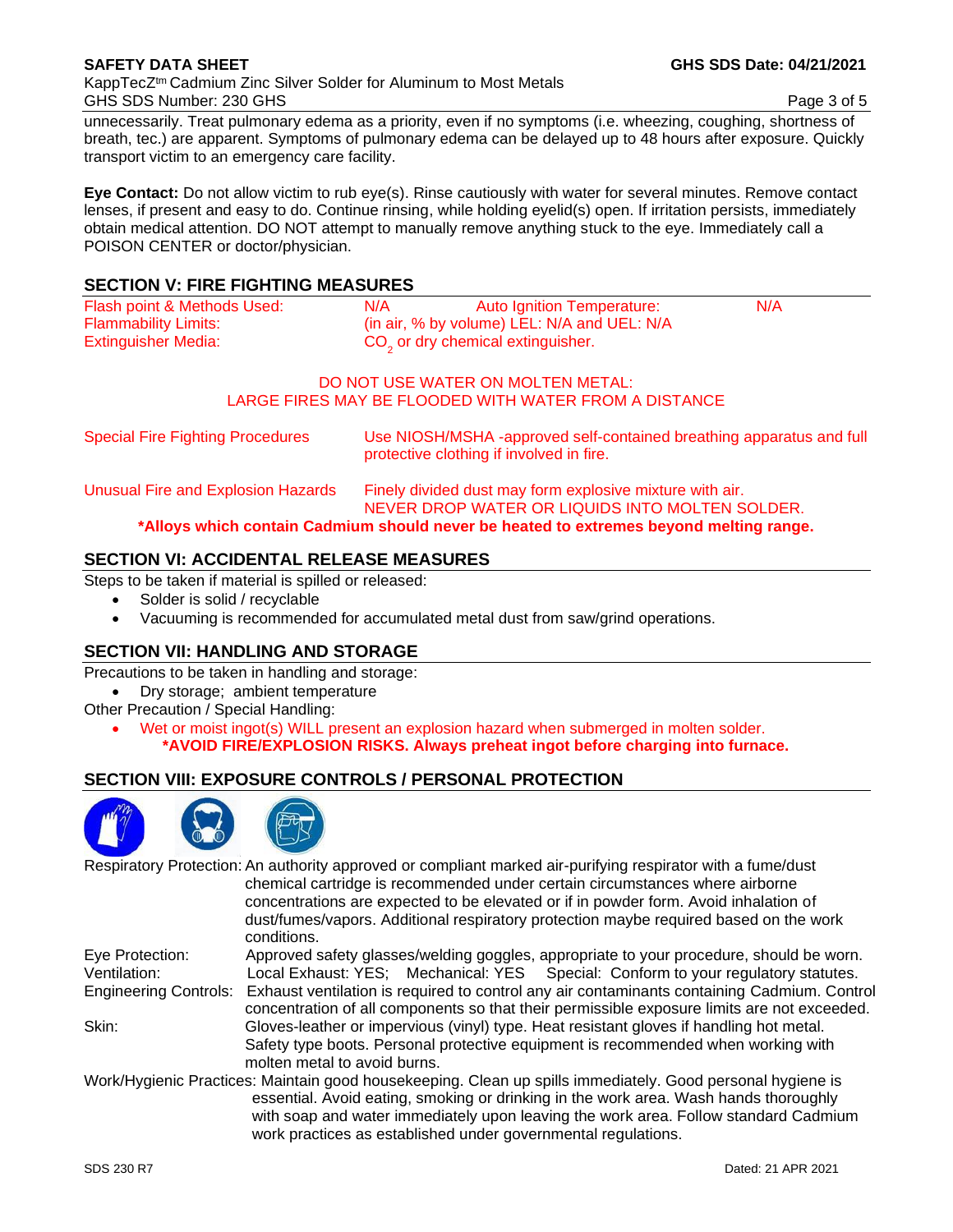**SAFETY DATA SHEET GHS SDS Date: 04/21/2021** 

Other:  $*$ Conform to all local, state, federal regulations.

See also: 29 CFR 1910.132 - 29 CFR 1910.140. *Personal Protective Equipment* 29 CFR 1910.251 - 29 CFR 1910.257. *Welding, Cutting and Brazing*

### **SECTION IX: PHYSICAL AND CHEMICAL PROPERTIES**

| Boiling Point:                        | Cd @ 1409°F / 765°C and Ag @ 3923°F / 2162°C                                       |  |  |
|---------------------------------------|------------------------------------------------------------------------------------|--|--|
| Melting Point:                        | $338 - 393$ °C / 640 - 740°F                                                       |  |  |
| Vapor Pressure (mm Hg.):              | <b>NAIF</b>                                                                        |  |  |
| Vapor Density ( $AIR = 1$ ):          | <b>NAIF</b>                                                                        |  |  |
| Density:                              | 0.3153lbs/cu.in. or 8.728g/ml                                                      |  |  |
| Solubility in Water:                  | 0 (solid)                                                                          |  |  |
| Evaporation Rate (Butyl Acetate = 1): | N/A                                                                                |  |  |
| Appearance and Odor:                  | Silver-white, blue-tinged, lustrous metal; odorless / various shapes and<br>sizes. |  |  |

## **SECTION X: STABILITY AND REACTIVITY**

| Stability:                            | Stable                                        |
|---------------------------------------|-----------------------------------------------|
| Conditions to avoid:                  | <b>None</b>                                   |
| Incompatibility (materials to avoid): | Strong Acids, Strong Alkalis                  |
| Hazardous Decomposition Products:     | None; Hazardous Polymerization will not occur |

#### **SECTION XI: TOXICOLOGY INFORMATION**

Cadmium (Cd): Cadmium: Fume produces metal fume fever which may result in severe tracheobronchitis, pneumonitus, pulmonary edema. Suspected acute inhalation exposure to Cd must be treated for pulmonary edema (throat dryness, cough, headache, vomiting, chest pains, and chills) by a physician. Delay until onset of pulmonary involvement may result in death. Cadmium is transported via blood and stored in liver and kidneys. Can cause kidney damage. Chronic overexposure to Cadmium has been reported to cause an increased incidence of cancer of the prostrate in men.

- Zinc (Zn): Excess inhalation of zinc oxide fumes may produce symptoms known as "zinc shakes" which are flu-like and usually cease when the individual is removed from the source.
- Silver (Ag): Argyria, a blue-gray discoloration of the skin, mucous membranes, and eyes may result from inhalation of silver. Note: this discoloration may be permanent.

IT IS UNLIKELY THAT NORMAL EXPOSURE (USING APPROPRIATE PROTECTIVE EQUIPMENT) WILL RESULT IN ILLNESS.

| $*0 =$ Insignificant | $=$ Slight    | $2 =$ Moderate $3 =$ High | $4$ = Extreme     |                |
|----------------------|---------------|---------------------------|-------------------|----------------|
|                      | <b>Health</b> | <b>Flammability</b>       | <b>Reactivity</b> | <b>Special</b> |
| <b>NFPA Rating</b>   |               |                           |                   |                |
| <b>HMIS Rating</b>   |               |                           |                   |                |

## **SECTION XII: ECOLOGY INFORMATION**

This product will not biodegrade. It will oxidize if left out in the elements, but will not affect the surrounding ecology. General notes: Do not allow undiluted product or large quantities of it to reach ground water, water course or sewage system. Danger to drinking water if even extremely small quantities leak into the ground. **Results of PBT and vPvB assessment:** PBT: Not applicable; vPvB: Not applicable.

#### **SECTION XIII: DISPOSAL CONSIDERATION**

Waste Disposal Method

• Must not be disposed of together with household garbage. Do not allow product to reach sewage system.